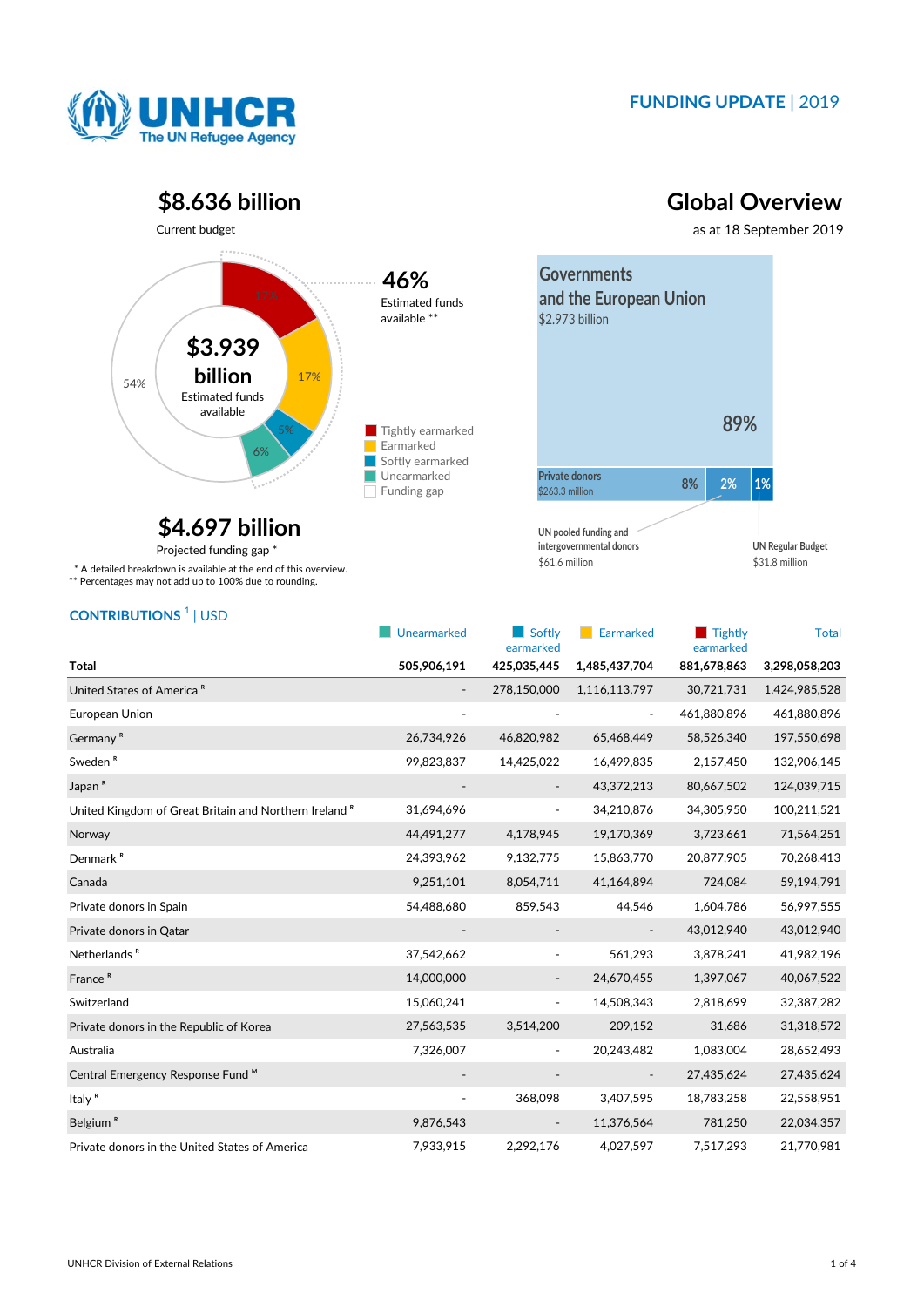|                                                                               | Unearmarked | $\blacksquare$ Softly<br>earmarked | Earmarked                | $\blacksquare$ Tightly<br>earmarked | <b>Total</b> |
|-------------------------------------------------------------------------------|-------------|------------------------------------|--------------------------|-------------------------------------|--------------|
| Finland <sup>R</sup>                                                          | 7,786,429   | 3,893,215                          | 8,320,356                | 236,345                             | 20,236,345   |
| Republic of Korea                                                             | 3,260,000   | ÷,                                 | 11,187,298               | 5,017,278                           | 19,464,576   |
| Ireland                                                                       | 10,227,273  | 1,122,334                          | 4,114,812                | 2,545,474                           | 18,009,893   |
| Private donors in Japan                                                       | 14,185,993  | 614,917                            | 35,297                   | 1,726,878                           | 16,563,084   |
| Qatar                                                                         | 8,200,000   |                                    |                          | 8,335,000                           | 16,535,000   |
| Private donors in Italy                                                       | 12,694,735  | 678,360                            | 18,431                   | 412,686                             | 13,804,213   |
| Saudi Arabia                                                                  | 1,000,000   |                                    | 4,850,000                | 6,164,001                           | 12,014,001   |
| Private donors in Germany                                                     |             | 9,307,614                          | 838,733                  | 599,378                             | 10,745,725   |
| Private donors in Sweden                                                      | 9,478,107   | 499,668                            | 258,977                  | 437,792                             | 10,674,544   |
| Private donors in Australia                                                   |             | 9,398,415                          | 84,068                   | 521,608                             | 10,004,091   |
| Luxembourg                                                                    | 2,224,694   | 1,307,531                          | 4,131,799                | 973,502                             | 8,637,527    |
| Private donors in the Netherlands                                             | 3,632,808   | 125,549                            | 513                      | 4,287,334                           | 8,046,203    |
| Private donors in China                                                       | 6,626,496   | 867,697                            | 43,960                   | 234,331                             | 7,772,484    |
| Country-based Pooled Funds ™                                                  |             |                                    |                          | 7,606,639                           | 7,606,639    |
| New Zealand                                                                   | 4,098,361   | 2,617,213                          |                          |                                     | 6,715,573    |
| Kuwait                                                                        | 750,000     | 5,000,000                          | 325,910                  | 19,745                              | 6,095,655    |
| Private donors in Canada                                                      | 3,100,679   | 1,245,094                          | 245,569                  | 350,612                             | 4,941,955    |
| Education Cannot Wait <sup>™</sup>                                            |             |                                    | $\overline{\phantom{a}}$ | 4,766,906                           | 4,766,906    |
| Private donors in the United Kingdom of Great Britain and<br>Northern Ireland | 888,204     | 1,277,252                          | 28,522                   | 1,880,190                           | 4,074,168    |
| Private donors in Thailand                                                    | ÷,          | 723,199                            | 3,261,222                | 6,282                               | 3,990,703    |
| Private donors in the United Arab Emirates                                    | 585,918     | 1,045,123                          | 107,341                  | 2,018,379                           | 3,756,760    |
| Austria                                                                       | 510,808     | 113,766                            | 1,982,720                | 205,533                             | 2,812,826    |
| Spain <sup>2</sup>                                                            |             | 2,273                              | 1,564                    | 2,738,890                           | 2,742,727    |
| Joint United Nations Programme on HIV/AIDS                                    |             |                                    |                          | 2,677,400                           | 2,677,400    |
| Czechia                                                                       |             | 325,662                            | 1,136,364                | 1,104,591                           | 2,566,616    |
| United Nations-African Union Hybrid Operation in Darfur                       |             |                                    | 1,334,410                | 1,110,426                           | 2,444,836    |
| Spotlight Initiative to eliminate violence against women and<br>girls         |             |                                    |                          | 2,260,509                           | 2,260,509    |
| International Organization for Migration                                      |             |                                    | 876,126                  | 1,382,830                           | 2,258,956    |
| <b>UN-Habitat</b>                                                             |             |                                    | 2,209,438                |                                     | 2,209,438    |
| Russian Federation                                                            | 550,000     | 300,000                            | 950,000                  | 200,000                             | 2,000,000    |
| Private donors in Lebanon                                                     | 429,941     | 654,180                            | 91,905                   | 739,307                             | 1,915,333    |
| China <sup>R</sup>                                                            |             |                                    | 800,000                  | 1,079,212                           | 1,879,212    |
| Private donors in Kuwait                                                      | 83,290      | 107,216                            | 42,637                   | 1,571,567                           | 1,804,709    |
| Private donors in Saudi Arabia                                                | 369,969     | 533,977                            | 54,756                   | 790,521                             | 1,749,223    |
| <b>United Arab Emirates</b>                                                   | 200,000     |                                    |                          | 1,543,733                           | 1,743,733    |
| Private donors in Switzerland <sup>R</sup>                                    | 544,169     | 167,062                            | 188,865                  | 779,798                             | 1,679,894    |
| Hungary                                                                       |             |                                    |                          | 1,666,672                           | 1,666,672    |
| African Development Bank                                                      |             |                                    | 4,005                    | 1,555,618                           | 1,559,623    |
| Private donors in France                                                      | 598,698     | 186,517                            | 285,786                  | 225,775                             | 1,296,776    |
| United Nations Peacebuilding Fund M                                           |             |                                    | 275,000                  | 929,501                             | 1,204,501    |
| Intergovernmental Authority on Development                                    |             |                                    | 635,046                  | 480,028                             | 1,115,074    |
| Private donors in Norway                                                      |             | ۰                                  | ۰                        | 1,079,500                           | 1,079,500    |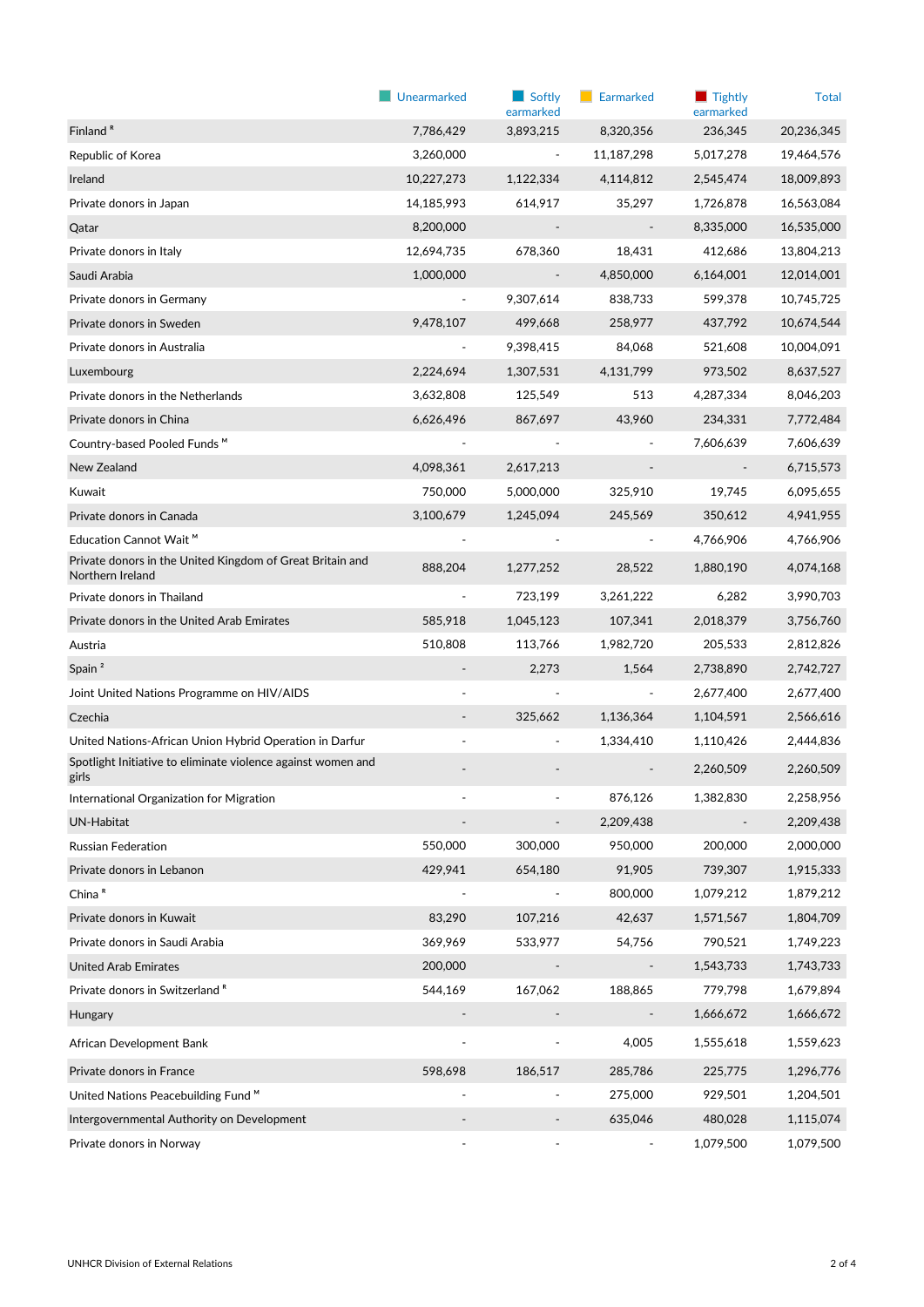|                                                                                    | Unearmarked              | Softly<br>earmarked          | Earmarked                | <b>Tightly</b><br>earmarked  | <b>Total</b> |
|------------------------------------------------------------------------------------|--------------------------|------------------------------|--------------------------|------------------------------|--------------|
| <b>Brazil</b>                                                                      |                          |                              | 1,069,233                | 10,171                       | 1,079,404    |
| Private donors in the Philippines                                                  | 777,721                  | 27,969                       | 237,000                  |                              | 1,042,690    |
| Private donors in Brazil                                                           | 199,767                  | 26,471                       | 797,266                  |                              | 1,023,504    |
| United Nations Trust Fund for Human Security                                       | $\blacksquare$           | $\blacksquare$               | 380,311                  | 579,785                      | 960,096      |
| Private donors in Malaysia                                                         | 959,861                  |                              |                          |                              | 959,861      |
| World Food Programme                                                               |                          | $\blacksquare$               | 423,573                  | 461,511                      | 885,084      |
| Iceland                                                                            | 409,400                  | 249,314                      | 216,589                  | $\overline{\phantom{a}}$     | 875,303      |
| Private donors in Egypt                                                            | 38,248                   | 171,590                      | 10,349                   | 549,459                      | 769,646      |
| Private donors in Mexico                                                           | 42,099                   | 1,138                        | 626,558                  | 23,755                       | 693,549      |
| Monaco                                                                             | 45,506                   |                              | 113,766                  | 507,166                      | 666,438      |
| <b>United Nations</b>                                                              |                          |                              |                          | 523,900                      | 523,900      |
| United Nations Office for Project Services                                         |                          |                              |                          | 516,206                      | 516,206      |
| Private donors in Denmark                                                          | 9,564                    | 8,702                        | 1,134                    | 495,436                      | 514,837      |
| Estonia                                                                            | 113,636                  | 83,426                       | 225,479                  | $\overline{\phantom{a}}$     | 422,542      |
| United Nations Children's Fund                                                     |                          |                              | 56,000                   | 248,203                      | 304,203      |
| Poland                                                                             | $\overline{\phantom{a}}$ | 259,491                      | $\overline{\phantom{a}}$ | 43,500                       | 302,991      |
| Turkey <sup>R</sup>                                                                |                          | $\overline{\phantom{a}}$     | 300,000                  |                              | 300,000      |
| Food and Agriculture Organization                                                  | $\frac{1}{2}$            | $\overline{\phantom{a}}$     | 236,968                  | $\overline{\phantom{a}}$     | 236,968      |
| Private donors in Oman                                                             | 65,965                   | 75,134                       | 15,102                   | 61,914                       | 218,115      |
| Private donors in Liechtenstein                                                    |                          |                              | 200,200                  |                              | 200,200      |
| Malta                                                                              | 34,247                   | 113,766                      | $\overline{\phantom{a}}$ | 51,195                       | 199,207      |
| Private donors in Kenya                                                            | 52,254                   | 26,858                       | 31                       | 95,787                       | 174,930      |
| Private donors in Singapore                                                        | 104,457                  | 55,776                       | 6,819                    | $\overline{\phantom{a}}$     | 167,052      |
| United Nations Post-Conflict Multi-Partner Trust Fund for<br>Colombia <sup>M</sup> | ÷,                       | $\overline{\phantom{a}}$     | $\overline{\phantom{a}}$ | 163,602                      | 163,602      |
| Private donors in Greece                                                           | 161,780                  |                              |                          |                              | 161,780      |
| Argentina                                                                          | 100,000                  |                              |                          | 53,550                       | 153,550      |
| One UN Fund                                                                        |                          |                              |                          | 139,489                      | 139,489      |
| United Nations Development Programme                                               |                          |                              |                          | 131,028                      | 131,028      |
| Peru                                                                               | 129,933                  |                              |                          |                              | 129,933      |
| Kazakhstan                                                                         |                          | $\frac{1}{2}$                | 100,000                  | 27,240                       | 127,240      |
| Private donors in Luxembourg                                                       |                          |                              |                          | 111,483                      | 111,483      |
| United Nations Education, Scientific and Cultural<br>Organization                  |                          | ÷,                           |                          | 108,070                      | 108,070      |
| Colombia                                                                           |                          | $\qquad \qquad \blacksquare$ | 106,323                  |                              | 106,323      |
| African Union                                                                      |                          |                              |                          | 100,000                      | 100,000      |
| Algeria                                                                            | 100,000                  |                              |                          | $\qquad \qquad \blacksquare$ | 100,000      |
| Serbia                                                                             | 5,000                    |                              | $\overline{\phantom{a}}$ | 58,921                       | 63,921       |
| Azerbaijan                                                                         | 30,000                   | 30,000                       |                          | 3,600                        | 63,600       |
| Singapore                                                                          | 60,000                   |                              |                          |                              | 60,000       |
| Angola                                                                             |                          |                              |                          | 60,000                       | 60,000       |
| Indonesia                                                                          | 60,000                   | ÷                            | $\overline{\phantom{a}}$ |                              | 60,000       |
| Slovenia                                                                           |                          |                              | 57,405                   |                              | 57,405       |
| Montenegro                                                                         | 11,377                   |                              |                          | 41,373                       | 52,749       |
| Romania                                                                            |                          | $\centerdot$                 |                          | 51,761                       | 51,761       |